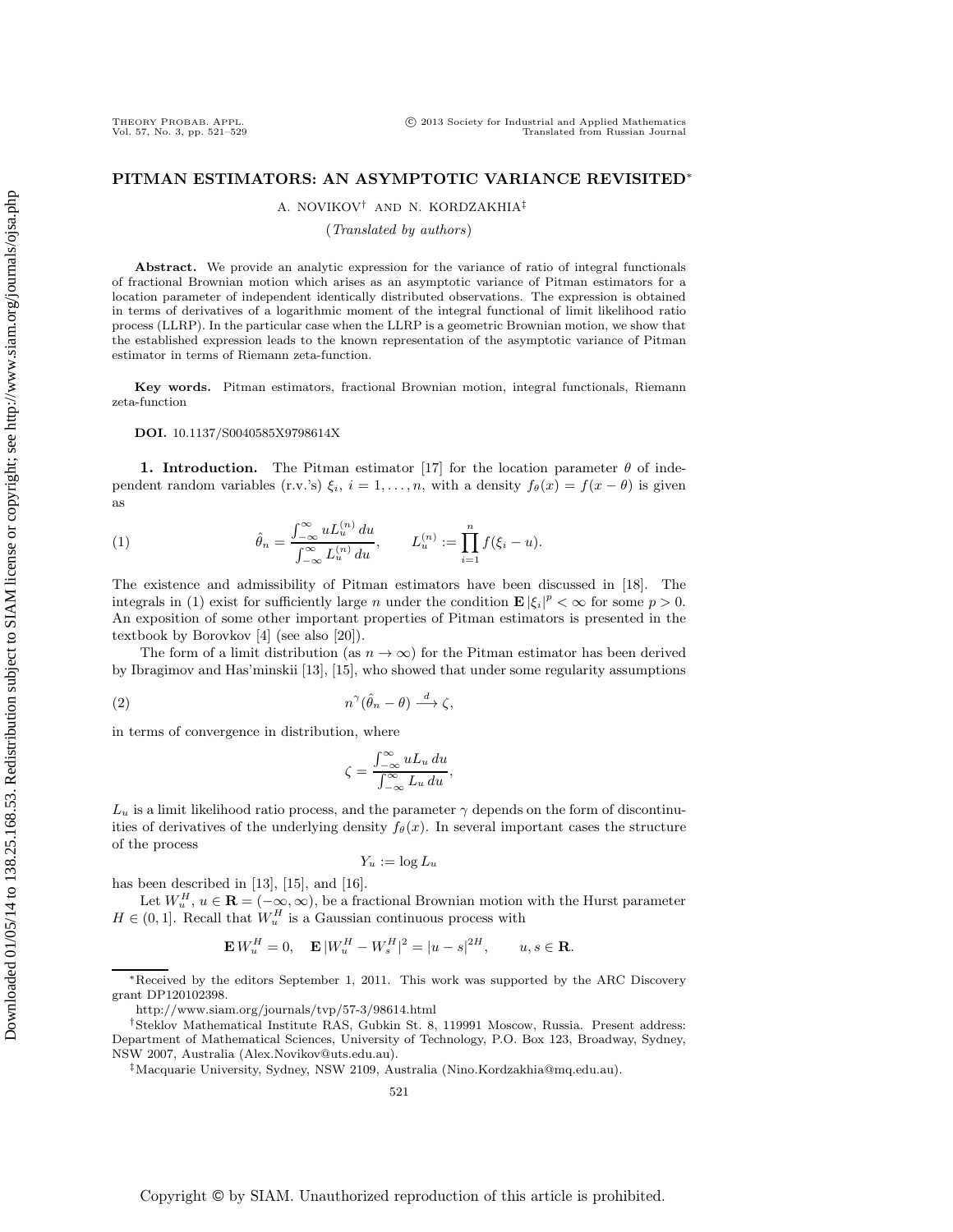In [15] it has been shown that if  $f_{\theta}(x)$  is a density of Weibull-like distributions, then

(3) 
$$
Y_u = W_u^H - \frac{1}{2} |u|^{2H}
$$

with  $H \in (\frac{1}{2}, 1]$  and  $\gamma = \frac{1}{2} H$  in (2).

Furthermore, the random variable  $\zeta$  with  $Y_u$  specified in (3), for the case  $H = \frac{1}{2}$ , occurs as a limit in a change-point problem for a Brownian motion (see [13], [15]) and (see [2]) for  $H \in [\frac{1}{2}, 1]$  it occurs in estimation problems of ergodic diffusion processes in [16] and [12], and for  $H \in (0, \frac{1}{2})$  it also occurs in [9].

Note that, even in the case of  $H = \frac{1}{2}$ , the distribution of  $\zeta$  and expressions for its even moments (higher than 2) are unknown in the explicit form.

In this paper we only discuss the problem of calculation of variance  $\text{Var}(\zeta)$  for the case (3) with  $H \in \left[\frac{1}{2}, 1\right]$ . The method developed in this paper employs auxiliary variables (see section 2) and it potentially can be used for obtaining analytical expressions and numerical approximations for other limiting processes, for example, when  $L_u$  is a geometric Lévy process.

The special case  $H = \frac{1}{2}$  in (3) was studied by several authors. In [14], using the simulation method it was obtained that

$$
\text{Var}\,\zeta = 19.5 \pm 0.5.
$$

Golubev [11], using the Feyman–Kac formulae, found an analytical expression for  $\text{Var}(\zeta)$ in terms of integrals of products of Bessel functions and then, using numerical integration, obtained

$$
Var \zeta = 19.276 \pm 0.06.
$$

Rubin and Song [19], using results of [11] and [21], found that

(4) 
$$
Var \zeta = 16 \, \text{Zeta} \, [3] = 19.2329 \dots,
$$

where  $\text{Zeta}[k]$  is the Riemann-zeta function.

In this paper we show (see Theorem 2 in section 2) that, for the case  $H \in \left[\frac{1}{2}, 1\right]$ in (3), the value of  $\text{Var}(\zeta)$  can be expressed in terms of derivatives of the expectation of  $\log(\int_0^\infty (e^{-m_1u}L_u + e^{-m_2u}L_{-u}) du)$  with respect to parameters  $m_1$  and  $m_2$ . Further, we will illustrate the application of this result for the case  $H = \frac{1}{2}$ , which leads to a relatively simple derivation of (4).

The following theorem implies the existence of moments of random variable  $|\zeta|^{2H}$ , and it counts for its own sake.

THEOREM 1. If  $H > \frac{\sqrt{5}-1}{4}$ , then the random variable  $|\zeta|^{2H}$  is exponentially bounded; *i.e.*, there exists a constant  $\delta > 0$  such that<sup>1</sup>

$$
\mathbf{E} \exp\{\delta |\zeta|^{2H}\} < \infty.
$$

This result and some elements from its proof will be used in the proof of Theorem 2. Proof. Set

$$
q_t = \frac{L_t}{\int_{-\infty}^{\infty} L_u \, du}.
$$

Since  $q_t$  is a probability density function, by convexity argument, using Jensen's inequality, for any  $\delta \geq 0$ , we have

$$
e^{\delta|\zeta|^{2H}} \leqq c_{\delta} + \int_{-\infty}^{\infty} e^{\delta|t|^{2H}} q_t dt
$$

with some constant  $c_{\delta}$ , (e.g.,  $c_{\delta} = 0$  for the case  $H \geq \frac{1}{2}$ ).

<sup>&</sup>lt;sup>1</sup>While the paper was in print we managed to improve the result of this theorem, showing that it is valid for all  $H > 0$ .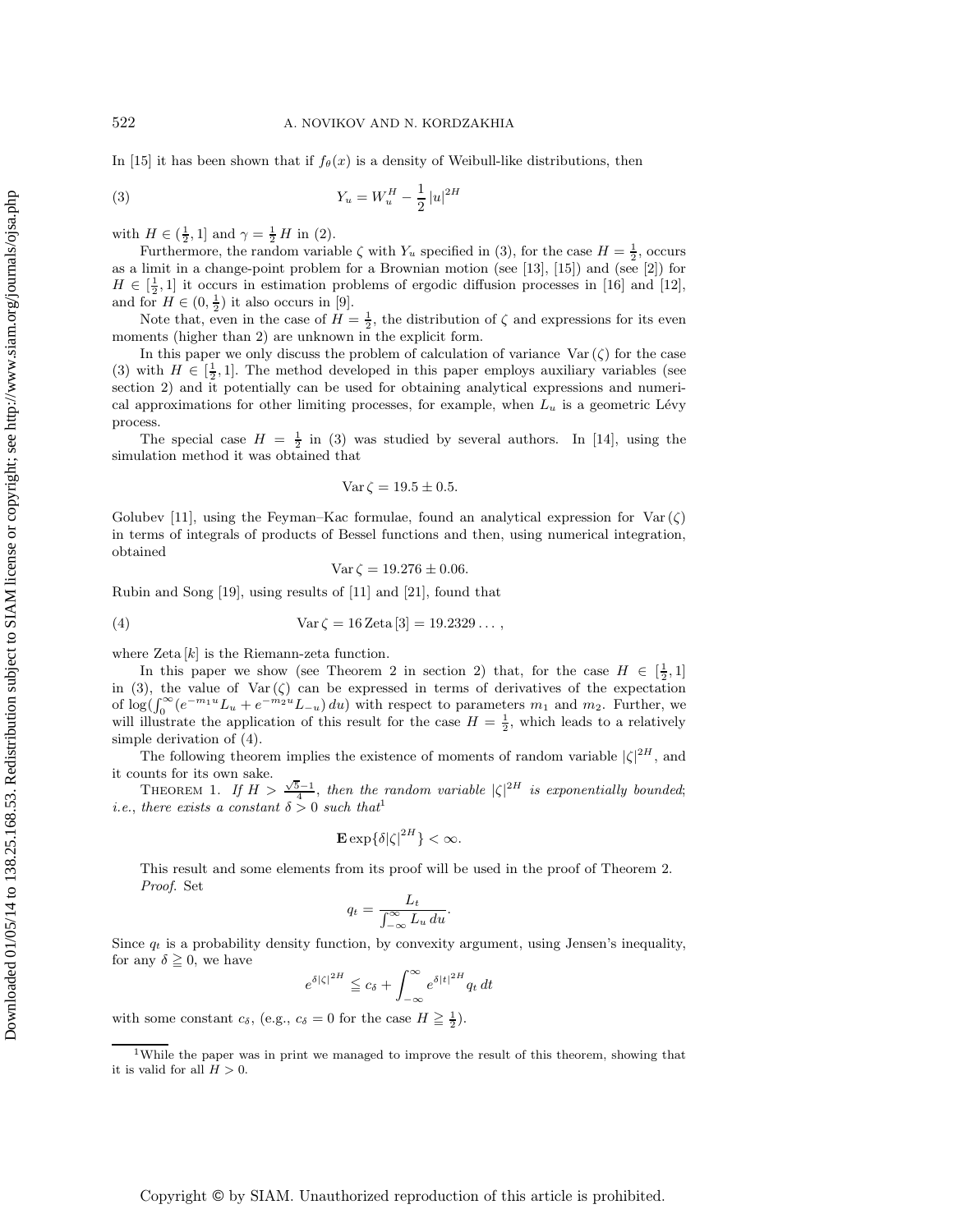Since

(5) 
$$
\{W_u^H, u \ge 0\} \stackrel{d}{=} \{W_{-u}^H, u \ge 0\},
$$

the random variable  $\zeta$  has a symmetric distribution, and hence we have

$$
\mathbf{E} e^{\delta|\zeta|^{2H}} \leqq c_{\delta} + 2 \mathbf{E} \int_0^{\infty} e^{\delta t^{2H}} q_t dt.
$$

Note

$$
\int_0^1 e^{\delta t^{2H}} q_t dt \leqq e^{\delta} \int_0^\infty q_t dt \leqq e^{\delta}.
$$

This implies

$$
\mathbf{E} e^{\delta|\zeta|^{2H}} \leqq c_{\delta} + 2e^{\delta} + 2 \mathbf{E} \int_{1}^{\infty} e^{\delta t^{2H}} q_t dt.
$$

To estimate  $q_t$ , note that by Jensen's inequality

(6) 
$$
\int_{-\infty}^{\infty} L_u du \geqq \int_0^t \exp\{Y_u\} du \geqq t \exp\left\{\frac{1}{t} \int_0^t Y_u du\right\}, \qquad t > 0,
$$

and hence

$$
q_t \le \frac{L_t}{\int_0^t L_u \, du} \le \frac{1}{t} \, \exp\bigg\{ Y_t - \frac{1}{t} \int_0^t Y_u \, du \bigg\}, \qquad t > 0.
$$

Thus we obtain

$$
\mathbf{E} \int_{1}^{\infty} e^{\delta t^{2H}} q_t dt \le \mathbf{E} \int_{1}^{\infty} e^{\delta t^{2H}} \exp \left\{ -\frac{t^{2H}}{2} + \frac{1}{t} \int_{0}^{t} \left( W_t^H - W_u^H + \frac{u^{2H}}{2} \right) du \right\} dt
$$

$$
= \int_{1}^{\infty} \exp \left\{ \delta t^{2H} - \frac{H}{2H + 1} t^{2H} \right\} \mathbf{E} \exp \left\{ \frac{1}{t} \int_{0}^{t} W_u^H du \right\} dt,
$$

where the last equation holds due to the Fubini theorem and also due to the equalities

$$
\{W_t^H - W_u^H, \ u \in [0, t]\} \stackrel{d}{=} \{W_{t-u}^H, \ u \in [0, t]\}, \qquad \int_0^t W_{t-u}^H du \stackrel{d}{=} \int_0^t W_u^H du.
$$

The random process  $\int_0^t W_s^H ds$  is a zero-mean Gaussian process with the variance

$$
\text{Var} \int_0^t W_s^H ds = \mathbf{E} \bigg( \int_0^t W_s^H ds \bigg)^2 = \frac{1}{2} \int_0^t \int_0^t \left[ s^{2H} + u^{2H} - |u - s|^{2H} \right] ds du
$$

$$
= \frac{t^{2H+2}}{2H+2}.
$$

Therefore,

$$
\mathbf{E} \int_{1}^{\infty} e^{\delta t^{2H}} q_t dt \leq \int_{1}^{\infty} \exp \left\{ \delta t^{2H} - \frac{H}{2H+1} t^{2H} + \frac{1}{2t^2} \text{Var} \int_{0}^{t} W_s^H ds \right\} dt
$$
  
= 
$$
\int_{1}^{\infty} \exp \left\{ \delta t^{2H} - t^{2H} \left( \frac{H}{2H+1} - \frac{1}{2} \frac{1}{2H+2} \right) \right\} dt,
$$

where the last integral is finite for positive  $\delta$  such that

$$
\delta < \frac{H}{2H+1} - \frac{1}{2}\frac{1}{2H+2} = \frac{4H^2 + 2H - 1}{2(2H+2)(2H+1)}.
$$

It remains to note that  $4H^2 + 2H - 1 > 0$  when  $H > \frac{\sqrt{5}-1}{4} = 0.309...$ .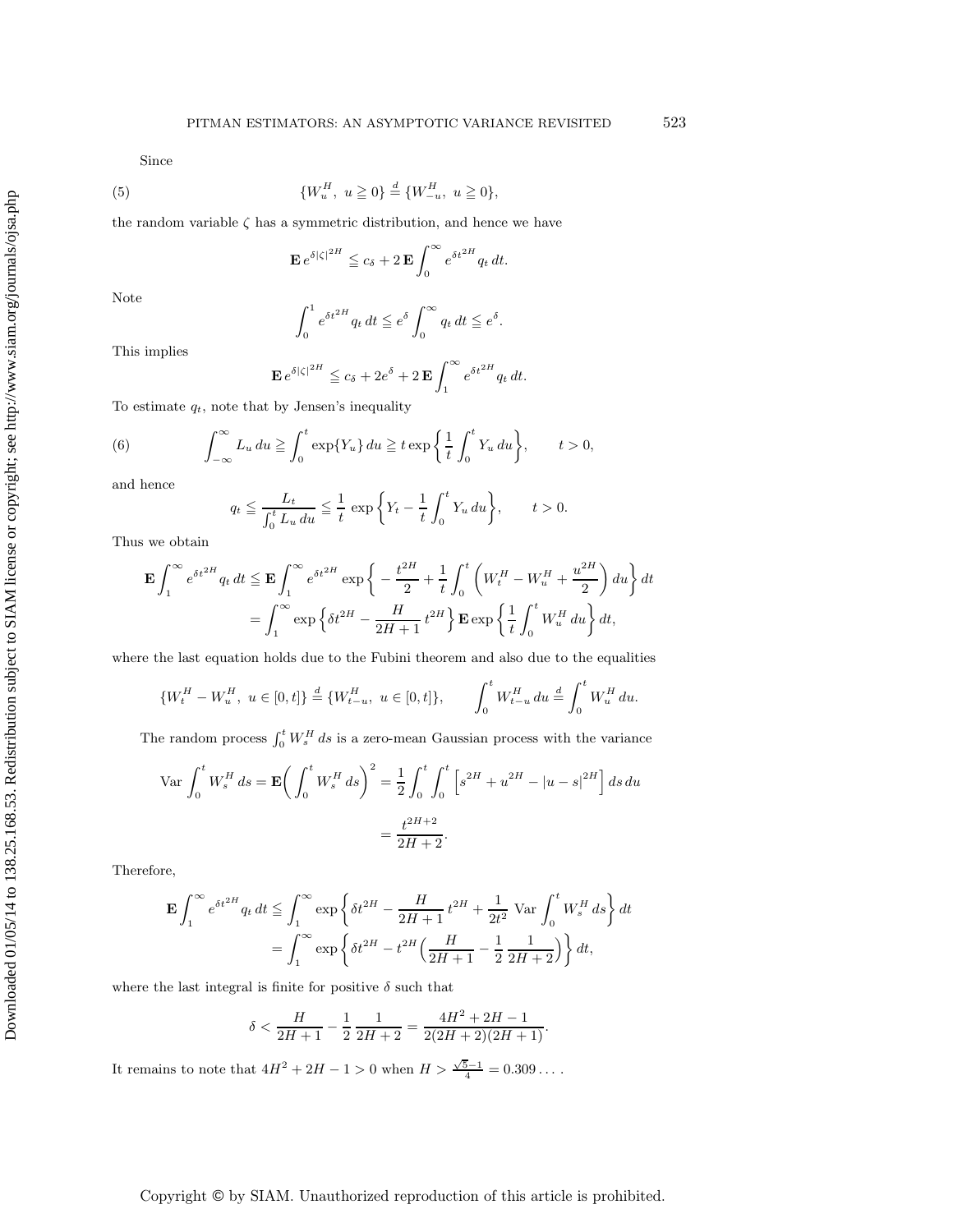**2.** The main result. Here we discuss the situation when the process  $Y_u = \log L_u$  has the representation (3) with  $H \in [\frac{1}{2}, 1].$ 

For the proof of Theorem 2 we use the following representation:

(7) 
$$
\operatorname{Var}\zeta = \frac{1}{2} \mathbf{E} \frac{\int_{-\infty}^{\infty} u^2 L_u du}{\int_{-\infty}^{\infty} L_u du}.
$$

This representation was proved by Golubev [11] for the case  $H \in [\frac{1}{2}, 1]$ . It is convenient to use the following parametrized processes:

$$
\beta_1(m) = \int_0^\infty e^{-mu} L_u du, \quad \alpha_1(m) = \int_0^\infty u e^{-mu} L_u du,
$$
  

$$
\beta_2(m) = \int_0^\infty e^{-mu} L_{-u} du, \quad \alpha_2(m) = \int_0^\infty u e^{-mu} L_{-u} du,
$$

where  $m \ge 0$  is an auxiliary parameter. Obviously, we obtain

$$
\int_{-\infty}^{\infty} L_u du = \beta_1(0) + \beta_2(0), \quad \int_{-\infty}^{\infty} u L_u du = \alpha_1(0) - \alpha_2(0),
$$

$$
\alpha_i(m) = -\frac{\partial}{\partial m} \beta_i(m), \qquad i = 1, 2,
$$

and

(8) 
$$
\zeta = \frac{\alpha_1(0) - \alpha_2(0)}{\beta_1(0) + \beta_2(0)}.
$$

In view of (5) we also have

(9) 
$$
\alpha_1(0) \stackrel{d}{=} \alpha_2(0), \quad \beta_1(0) \stackrel{d}{=} \beta_2(0).
$$

This implies that the random variable  $\zeta$  has a symmetric distribution, and hence  $\mathbf{E}(\zeta) = 0$ . To formulate the main result we use the function

$$
g(m_1, m_2) := \mathbf{E} \log(\beta_1(m_1) + \beta_2(m_2)) = \mathbf{E} \log \int_0^{\infty} (e^{-m_1 u} L_u + e^{-m_2 u} L_{-u}) du,
$$

where  $m_1 > 0$  and  $m_2 > 0$  are auxiliary parameters.

THEOREM 2. The function  $g(m_1, m_2)$  is twice continuously differentiable and

$$
\operatorname{Var}\zeta = 2 \lim_{m_1 \to 0, m_2 \to 0} \left[ \frac{\partial^2 g(m_1, m_2)}{\partial m_1^2} - \frac{\partial^2 g(m_1, m_2)}{\partial m_1 \partial m_2} \right]
$$

.

*Proof.* First note that the function  $q(m_1, m_2)$  is finite

$$
g(m_1, m_2) \le \mathbf{E} \int_0^{\infty} (e^{-m_1 u} L_u + e^{-m_2 u} L_{-u}) du = \frac{1}{m_1} + \frac{1}{m_2} < \infty
$$

due to the inequality  $\log x \leq x, x > 0$ , and the equality  $\mathbf{E} L_u = \mathbf{E} (L_{-u}) = 1$ . Obviously,  $g(m_1, m_2) > -\infty$  (see (6)).

The variance  $Var(\zeta) = \mathbf{E}(\zeta^2) < \infty$  (see Theorem 1), and in view of (8) we have

$$
\operatorname{Var}\zeta = \mathbf{E}\left(\frac{\alpha_1(0) - \alpha_2(0)}{\beta_1(0) + \beta_2(0)}\right)^2 = -2\,\mathbf{E}\,\frac{\alpha_1(0)\alpha_2(0)}{(\beta_1(0) + \beta_2(0))^2} + \mathbf{E}\,\frac{\alpha_1(0)^2}{(\beta_1(0) + \beta_2(0))^2} \n+ \mathbf{E}\,\frac{\alpha_2(0)^2}{(\beta_1(0) + \beta_2(0))^2}.
$$
\n(10)

Note that the last two terms are equal due to the property of symmetry (9).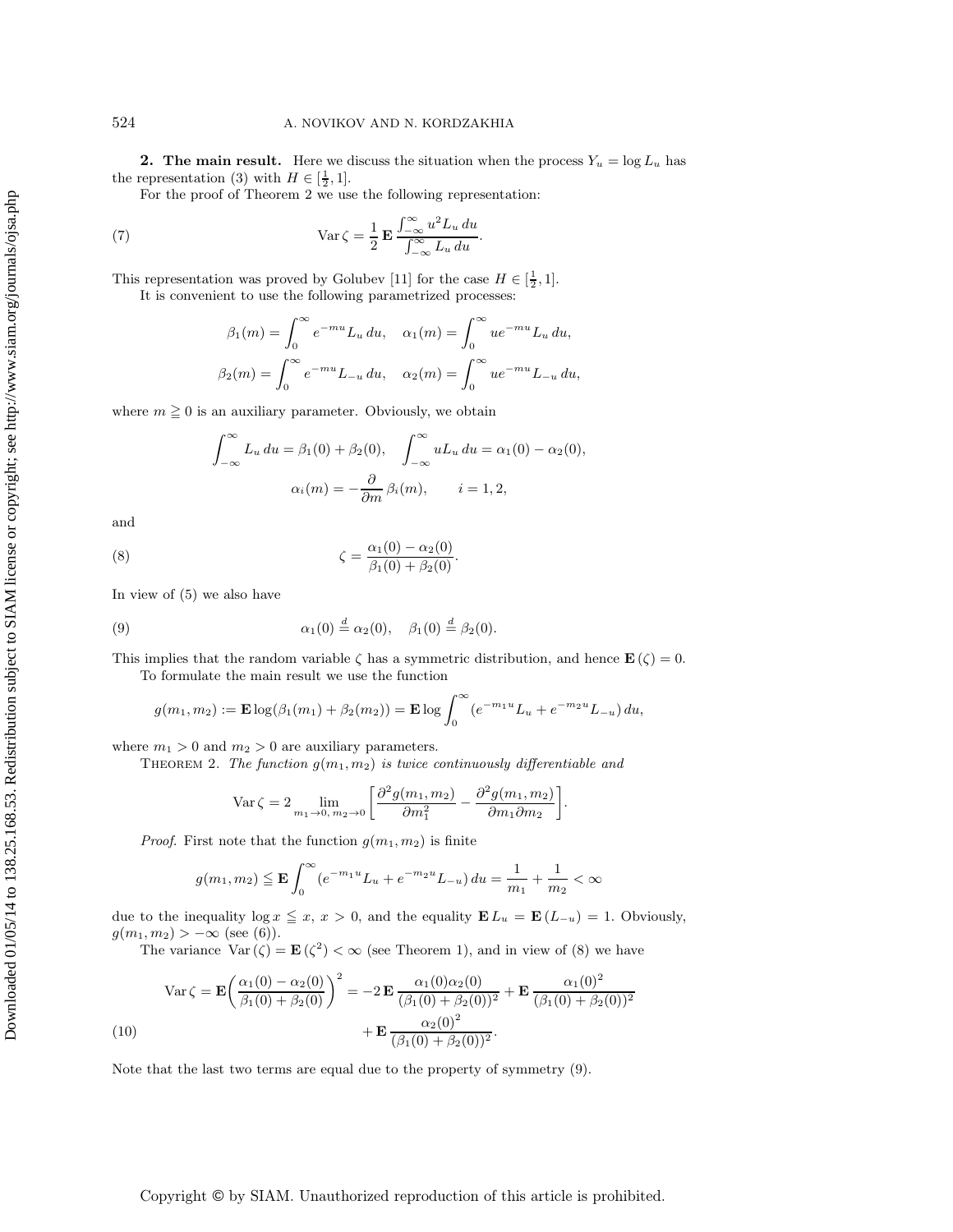Further, for  $m_1 > 0$ ,  $m_2 > 0$ , we have

$$
\mathbf{E}\left(\frac{\alpha_1(m_1) - \alpha_2(m_2)}{\beta_1(m_1) + \beta_2(m_2)}\right)^2 = -2\,\mathbf{E}\,\frac{\alpha_1(m_1)\alpha_2(m_2)}{(\beta_1(m_1) + \beta_2(m_2))^2} + \mathbf{E}\,\frac{\alpha_1(m_1)^2}{(\beta_1(m_1) + \beta_2(m_2))^2} + \mathbf{E}\,\frac{\alpha_2(m_2)^2}{(\beta_1(m_1) + \beta_2(m_2))^2}.
$$
\n(11)

To find the first term in the right-hand side of (10), we note that the random functions  $\beta_i(m)$ are continuously differentiable. By direct calculations we obtain

(12) 
$$
Q(m_1, m_2) := \frac{\alpha_1(m_1)\alpha_2(m_2)}{(\beta_1(m_1) + \beta_2(m_2))^2} = -\frac{\partial^2 \log(\beta_1(m_1) + \beta_2(m_2))}{\partial m_1 \partial m_2}
$$

for  $m_1 > 0$ ,  $m_2 > 0$ . Applying the inequality  $xy \leq x^2 + y^2$ , we have

(13) 
$$
Q(m_1, m_2) \leq \left(\frac{\alpha_1(m_1)}{\beta_1(m_1)}\right)^2 + \left(\frac{\alpha_2(m_2)}{\beta_2(m_2)}\right)^2.
$$

Now we show that the right-hand side of this inequality is uniformly bounded by an integrable random variable.

Set

$$
p_t(m) = \frac{e^{-mt}L_t}{\int_0^\infty e^{-mu}L_u du}.
$$

Since  $p_t(m)$  is a probability density function, by the Cauchy–Bunyakovsky inequality we have

$$
\left(\frac{\alpha_1(m)}{\beta_1(m)}\right)^2 = \left(\int_0^\infty tp_t(m)\,dt\right)^2 \leqq \int_0^\infty t^2 p_t(m)\,dt.
$$

To estimate  $p_t(m)$  we apply the following inequalities:

$$
p_t(m) \leq \frac{e^{-mt}L_t}{\int_0^t e^{-mu}L_u du} \leq \frac{L_t}{\int_0^t L_u du} \leq \frac{L_t}{t \exp\{(1/t)\int_0^t (W_u^H - u^{2H}/2) du\}}
$$

and thus obtain

$$
\int_0^{\infty} t^2 p_t(m) dt \leq \int_0^{\infty} t \exp \left\{ -\frac{t^{2H}}{2} + \frac{1}{t} \int_0^t \left( W_t^H - W_u^H + \frac{u^{2H}}{2} \right) du \right\} dt
$$
  
= 
$$
\int_0^{\infty} t \exp \left\{ -\frac{H}{2H+1} t^{2H} + \frac{1}{t} \int_0^t (W_t^H - W_u^H) du \right\} dt =: Z.
$$

A similar estimate is valid for the second term  $(\alpha_2(m)/\beta_2(m))^2$  in (13).

Referring to the proof of Theorem 1, we obtain

$$
\mathbf{E}\,Z = \int_0^\infty t \exp\bigg\{-t^{2H} \bigg(\frac{H}{2H+1} - \frac{1}{2}\frac{1}{2H+2}\bigg)\bigg\}\,dt < \infty
$$

for the case  $H \geq \frac{1}{2}$ . This implies that the random function  $Q(m_1, m_2)$  is uniformly bounded by the parameter-free integrable random variable Z.

Applying the expectation to both parts of (12) and well-known theorems about differentiability of expectations over parameters, we can conclude that the function  $g(m_1, m_2)$  has a continuous mixed derivative and

(14) 
$$
\mathbf{E} Q(m_1, m_2) = \mathbf{E} \frac{\alpha_1(m_1)\alpha_2(m_2)}{(\beta_1(m_1) + \beta_2(m_2))^2} = -\frac{\partial^2 g(m_1, m_2)}{\partial m_1 \partial m_2}.
$$

To find the second and third terms in (11) (and, correspondingly, in (10)) a similar consideration is used. One can check by direct calculations that

$$
\frac{\partial^2 \log(\beta_1(m_1) + \beta_2(m_2))}{\partial m_1^2} = -\frac{\alpha_1(m_1)^2}{(\beta_1(m_1) + \beta_2(m_2))^2} + \frac{\int_0^\infty u^2 e^{-m_1 u} L_u du}{\beta_1(m_1) + \beta_2(m_2)}.
$$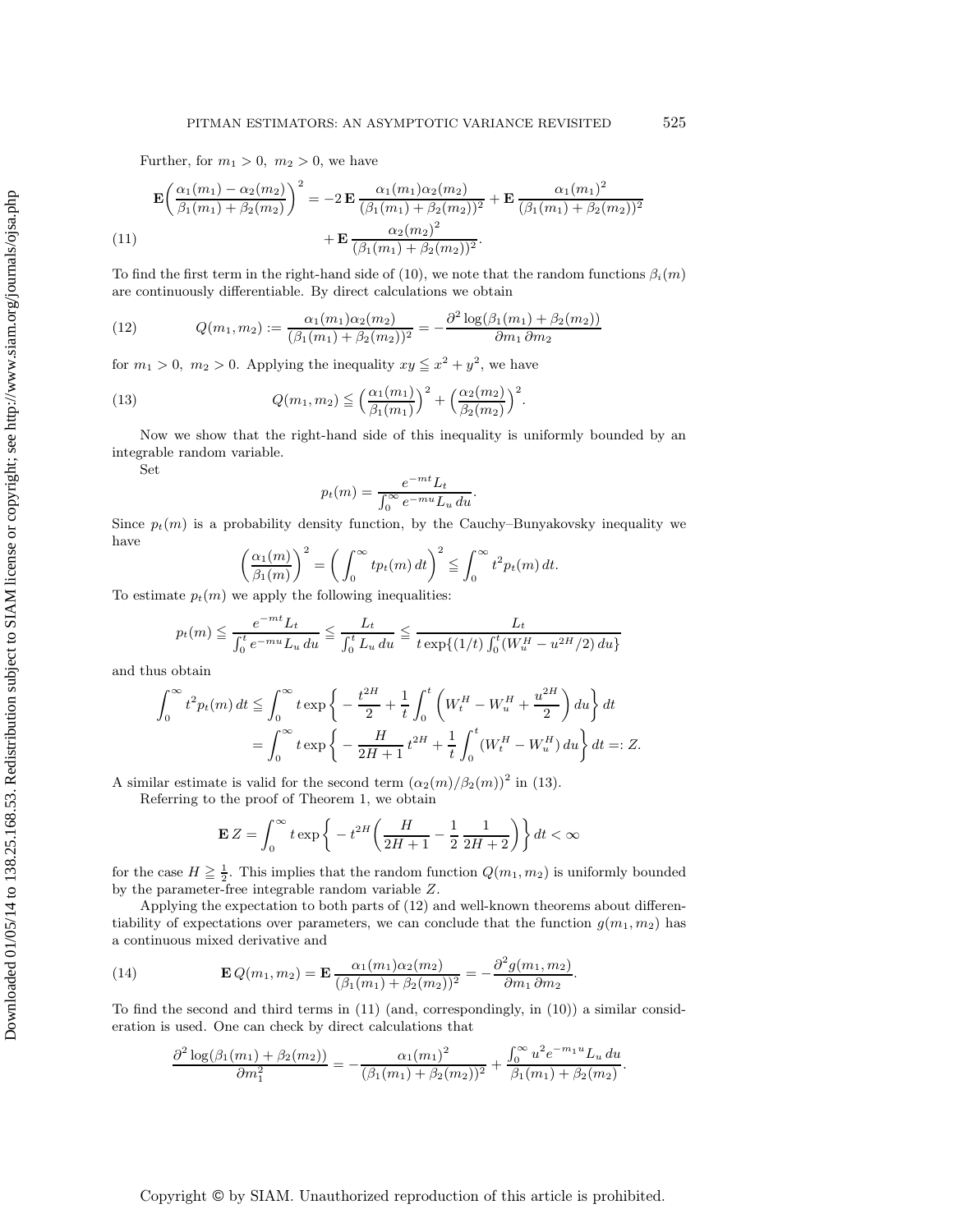This implies

$$
\frac{\partial^2 g(m_1, m_2)}{\partial m_1^2} = \mathbf{E} \frac{\partial^2 \log(\beta_1(m_1) + \beta_2(m_2))}{\partial m_1^2}
$$
  
=  $-\mathbf{E} \frac{\alpha_1(m_1)^2}{(\beta_1(m_1) + \beta_2(m_2))^2} + \mathbf{E} \frac{\int_0^\infty u^2 e^{-m_1 u} L_u du}{\beta_1(m_1) + \beta_2(m_2)}.$ 

Similarly one can get

$$
\frac{\partial^2 g(m_1, m_2)}{\partial m_2^2} = \mathbf{E} \frac{\partial^2 \log(\beta_1(m_1) + \beta_2(m_2))}{\partial m_2^2}
$$
  
=  $-\mathbf{E} \frac{\alpha_2(m_2)^2}{(\beta_1(m_1) + \beta_2(m_2))^2} + \mathbf{E} \frac{\int_0^\infty u^2 e^{-m_2 u} L_u du}{\beta_1(m_1) + \beta_2(m_2)}.$ 

Combining all of the above equations we obtain

$$
\mathbf{E}\left(\frac{\alpha_1(m_1) - \alpha_2(m_2)}{\beta_1(m_1) + \beta_2(m_2)}\right)^2 = -\frac{\partial^2 g(m_1, m_2)}{\partial m_1^2} - \frac{\partial^2 g(m_1, m_2)}{\partial m_2^2} + 2\frac{\partial^2 g(m_1, m_2)}{\partial m_1 \partial m_2} + \mathbf{E}\left(\frac{\int_0^\infty u^2 e^{-m_1 u} L_u du}{\beta_1(m_1) + \beta_2(m_2)} + \mathbf{E}\frac{\int_0^\infty u^2 e^{-m_1 u} L_u du}{\beta_1(m_1) + \beta_2(m_2)}\right).
$$

Applying inequality  $(x - y)^2 \leq 2x^2 + 2y^2$ , we have

$$
\left(\frac{\alpha_1(m_1) - \alpha_2(m_2)}{\beta_1(m_1) + \beta_2(m_2)}\right)^2 \leq 2\left(\frac{\alpha_1(m_1)}{\beta_1(m_1)}\right)^2 + 2\left(\frac{\alpha_2(m_2)}{\beta_2(m_2)}\right)^2,
$$

where the right-hand side is uniformly bounded by the parameter-free integrable random variable Z as shown above. Now by Lebesgue's dominated convergence theorem we obtain

$$
\begin{split} \n\text{Var}\,\zeta &= \lim_{m_1 \to 0, \, m_2 \to 0} \mathbf{E} \bigg( \frac{\alpha_1(m_1) - \alpha_2(m_2)}{\beta_1(m_1) + \beta_2(m_2)} \bigg)^2 \\ \n&= -\lim_{m_1 \to 0, \, m_2 \to 0} \bigg( \frac{\partial^2 g(m_1, m_2)}{\partial m_1^2} + \frac{\partial^2 g(m_1, m_2)}{\partial m_2^2} - 2 \frac{\partial^2 g(m_1, m_2)}{\partial m_1 \partial m_2} \bigg) \\ \n\text{(15)} \qquad &+ 2 \mathbf{E} \frac{\int_0^\infty u^2 L_u \, du}{\beta_1(0) + \beta_2(0)}. \n\end{split}
$$

On the other hand, due to (5), formula (7) can be rewritten as follows:

$$
\operatorname{Var}\zeta = \mathbf{E} \frac{\int_0^\infty u^2 L_u du}{\beta_1(0) + \beta_2(0)}.
$$

To complete the proof we need to substitute the last expression into (15), taking into account the equality

$$
\lim_{m_1 \to 0, m_2 \to 0} \frac{\partial^2 g(m_1, m_2)}{\partial m_1^2} = \lim_{m_1 \to 0, m_2 \to 0} \frac{\partial^2 g(m_1, m_2)}{\partial m_2^2},
$$

and then we solve the resulting linear equation with respect to  $\text{Var}(\zeta)$ . This completes the proof of Theorem 2.

Remark. 1. Other forms of the limit process  $L_u$  or, equivalently, the process  $Y_u$ , appear in the change-point problems for Poisson processes (see, e.g., [7]) and autoregressive processes [6]. In these settings the authors obtained the representation

(16) 
$$
Y_u = J_u^+ I\{u \ge 0\} + J_u^- I\{u < 0\},
$$

where  $J_u^+$  and  $J_u^-$  are independent Lévy processes with some specific Lévy measures for jumps.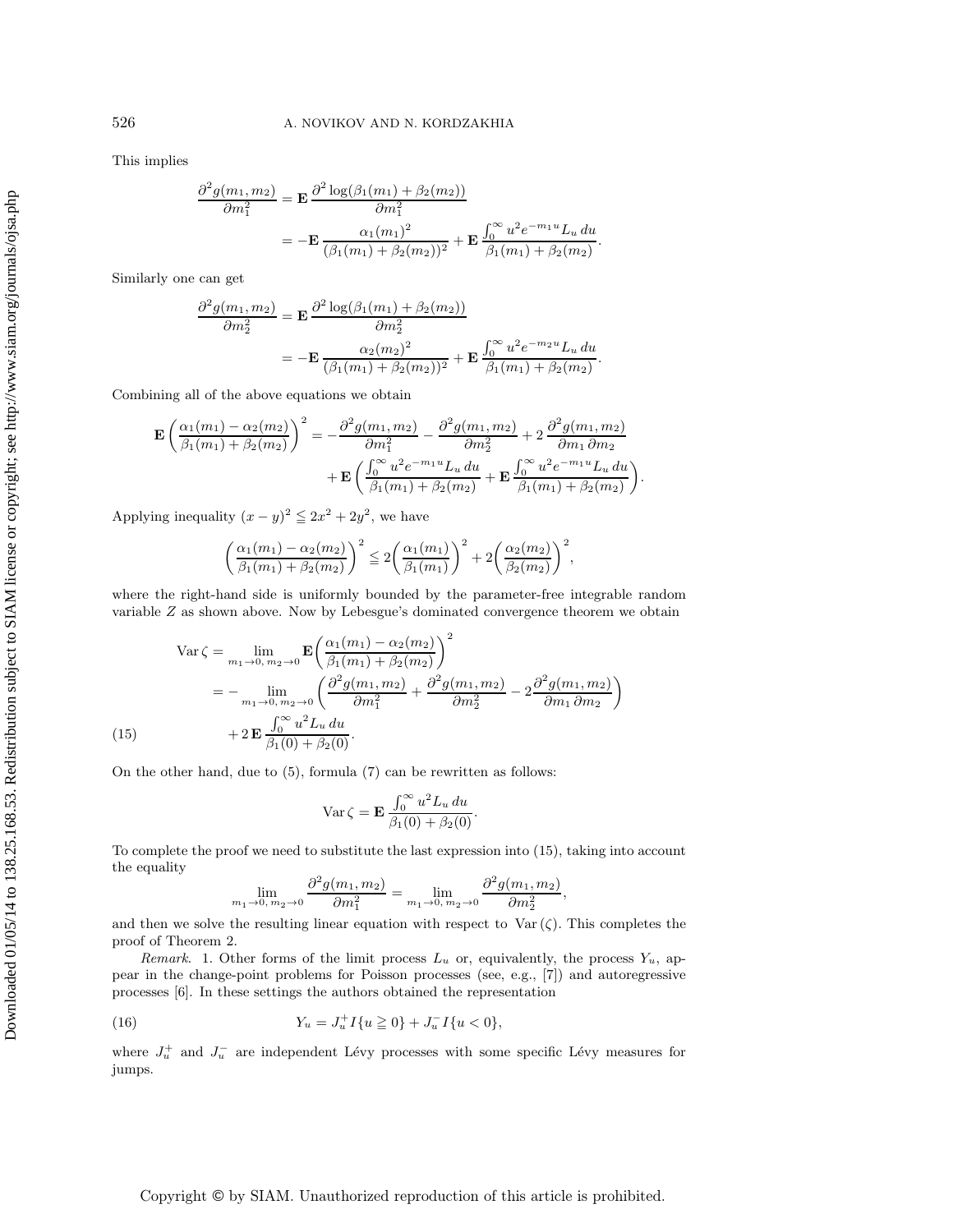The representation (7) holds for the case (16) as well, under the condition

$$
\mathbf{E} e^{zJ_u^-} = \mathbf{E} e^{(1-z)J_u^+} \text{ for all } z \in (0,1)
$$

(private communication of A. Gushchin, 2011).

2. One can see that the right-hand side of (7) can be written in the form

$$
\operatorname{Var}\zeta = -\frac{1}{2}\lim_{m\to 0} \frac{\partial \operatorname{\mathbf{E}}\log \int_{-\infty}^{\infty} e^{-mu^2} L_u du}{\partial m}.
$$

Thus, Var ( $\zeta$ ) can be found when the expectation  $\mathbf{E} \left( \log \left( \int_{-\infty}^{\infty} e^{-mu^2} L_u du \right) \right)$  is known in the explicit form as a function of m. To our knowledge there are no results of this kind in the current literature (besides the trivial case  $H = 1$ ). However, there are many results on distributions of integral exponentials of the form  $\int_0^\infty e^{-mu+J_u} du$ , where  $J_u$  is a Lévy process; see, e.g., [3], [5], [10], and references therein.

3. Under some additional assumptions, there exist other representations for Var $(\zeta)$ . For example, if for some  $\varepsilon > 0$ 

(17) 
$$
\mathbf{E} \log \int_0^\infty e^{\varepsilon u} L_u du < \infty,
$$

then

(18) 
$$
\operatorname{Var}\zeta = \lim_{m \to 0} \frac{\partial^2 \mathbf{E} \log \int_{-\infty}^{\infty} e^{mu} L_u du}{\partial m^2}.
$$

The proof of this formula can be obtained similarly to the proof of Theorem 2.

**3. Calculation of Var** ( $\zeta$ ) for the case of  $H = \frac{1}{2}$ . We present here an elementary derivation of the explicit formula (4) based on the result of Theorem 2 and the well-known result on the distribution of the exponential functional of a standard Brownian motion. For the case under consideration

$$
\beta_1(m) = \int_0^\infty e^{W_u^{1/2} - (1/2 + m)u} du
$$

and

$$
\mathbf{P}\left(\frac{1}{\beta_1(m)} < x\right) = \int_0^x \frac{2(2y)^{2m}}{\Gamma(2m+1)} e^{-2y} \, dy,
$$

i.e.,  $\beta_1(m)$  has the reciprocal Gamma distribution (see [8]):

(19) 
$$
\frac{1}{\beta_1(m)} \stackrel{d}{=} \text{Gamma}[2m+1,2].
$$

Note that due to the properties of a standard Brownian motion, the random variables  $\beta_1(m_1)$ and  $\beta_2(m_2)$  are independent. To find the function  $g(m_1, m_2)$ , first note

$$
\mathbf{E} \log \frac{1}{\beta_1(m)} = \int_0^\infty \log x \, \frac{2(2x)^{2m} e^{-2x}}{\Gamma(2m+1)} \, dx = \Psi(0, 2m+1) - \log 2
$$

for any  $m \ge 0$  (this can be verified using *Mathematica*), where the function  $\Psi(n, z)$  is the  $(n + 1)$ th derivative of logarithm of the gamma-function  $\Gamma(z)$ :

$$
\Psi(n,z) = \text{PolyGamma}\left[n,z\right] = \frac{d^{n+1}}{dz^{n+1}} \log \Gamma(z).
$$

Due to (19) and the fact that the sum of independent Gamma random variables is a random variable with the distribution Gamma  $[\cdot, 2]$ , we have

$$
\frac{1}{\beta_1(m_1)} + \frac{1}{\beta_2(m_2)} \stackrel{d}{=} \text{Gamma}[2m_1 + 2m_2 + 2, 2],
$$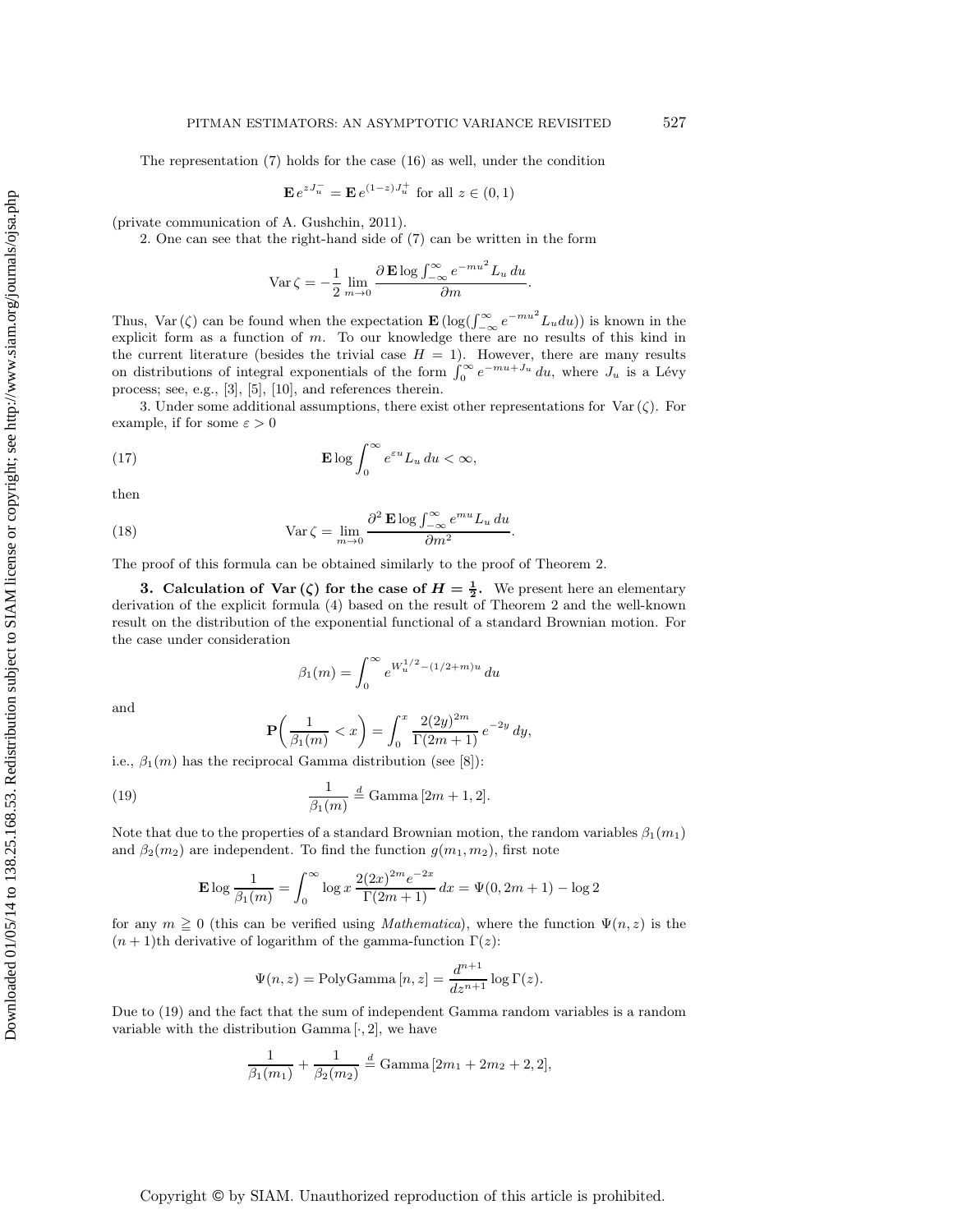and hence

$$
\mathbf{E} \log \left( \frac{1}{\beta_1(m_1)} + \frac{1}{\beta_2(m_2)} \right) = \Psi(0, 2m_1 + 2m_2 + 2) - \log 2.
$$

Besides,

$$
\mathbf{E} \log(\beta_1(m_1) + \beta_2(m_2)) = \mathbf{E} \log \left( \frac{1}{\beta_1(m_1)} + \frac{1}{\beta_2(m_2)} \right) - \mathbf{E} \log \frac{1}{\beta_1(m_1)} - \mathbf{E} \log \frac{1}{\beta_2(m_2)} \n= \Psi(0, 2m_1 + 2m_2 + 2) - \Psi(0, 2m_1 + 1) - \Psi(0, 2m_2 + 1) + \log 2,
$$

and hence

$$
\frac{\partial^2}{\partial^2 m_1} \mathbf{E} \log(\beta_1(m_1) + \beta_2(m_2)) = 4\Psi(2, 2m_1 + 2m_2 + 2) - 4\Psi(2, 2m_1 + 1),
$$
  

$$
\frac{\partial^2}{\partial m_1 \partial m_2} \mathbf{E} \log(\beta_1(m_1) + \beta_2(m_2)) = 4\Psi(2, 2m_1 + 2m_2 + 2).
$$

Now we are ready to calculate  $\text{Var}\,\zeta$  using Theorem 2. We have

$$
\begin{aligned} \text{Var}\,\zeta &= 2 \bigg[ \frac{\partial^2 g(m_1, m_2)}{\partial m_1^2} - \frac{\partial^2 g(m_1, m_2)}{\partial m_1 \partial m_2} \bigg] \bigg|_{m_1 = 0, m_2 = 0} \\ &= 8\Psi(2, 2) - 8\Psi(2, 1) - 8\Psi(2, 2) = -8\Psi(2, 1). \end{aligned}
$$

To complete the derivation of the explicit formula (4) we need to note

$$
\Psi(k,1) = (-1)^{k+1}k! \text{ Zeta } [k+1]
$$

for any  $k = 1, 2, \ldots$  (see [1, formula 6.4.2]). Thus we have

$$
Var \zeta = -8\Psi(2, 1) = 16 \, \text{Zeta} [3].
$$

Remark. One can check that condition (17) does hold, and it is also possible to obtain the last result using formula (18).

**Acknowledgments.** The authors thank Yuri Kutoyants for the suggestion to study the problem of evaluations of asymptotic variances of Pitman estimators. The authors are indebted to Julia Mishura and Alexander Gushchin for discussions and suggestions which improved the presentation of the paper.

#### REFERENCES

- [1] M. Abramowitz and I. Stegun, Handbook of Mathematical Functions, 10th Printing, U.S. National Bureau of Standards, U.S. Government Printing Office, Washington, DC, 1972.
- [2] J. ANTOCH AND M. HUSKOVA, Bayesian-type estimators of change points, J. Statist. Plann. Inference, 91 (2000), pp. 195–208.
- [3] J. BERTOIN AND M. YOR, Exponential functionals of Lévy processes, Probab. Surv., 2 (2005), pp. 191–212.
- [4] A. A. BOROVKOV, *Mathematical Statistics*, Gordon and Breach Science Publishers, Amsterdam, 1998.
- [5] P. CARMONA, F. PETIT, AND M. YOR, Exponential functionals of Lévy processes, in Lévy Processes, Birkhäuser, Boston, MA, 2001, pp. 41-55.
- [6] H. CHAN AND Y. KUTOYANTS, On parameter estimation of threshold autoregressive models, Stat. Inference Stoch. Process., 15 (2012), pp. 81–104.
- [7] S. DACHIAN AND I. NEGRI, On compound Poisson processes arising in change-point type statistical models as limiting likelihood ratios, Stat. Inference Stoch. Process., 14 (2011), pp. 255– 271.
- [8] D. DUFRESNE, The distribution of a perpetuity, with applications to risk theory and pension funding, Scand. Actuar. J., 1990, no. 1–2, pp. 39–79.